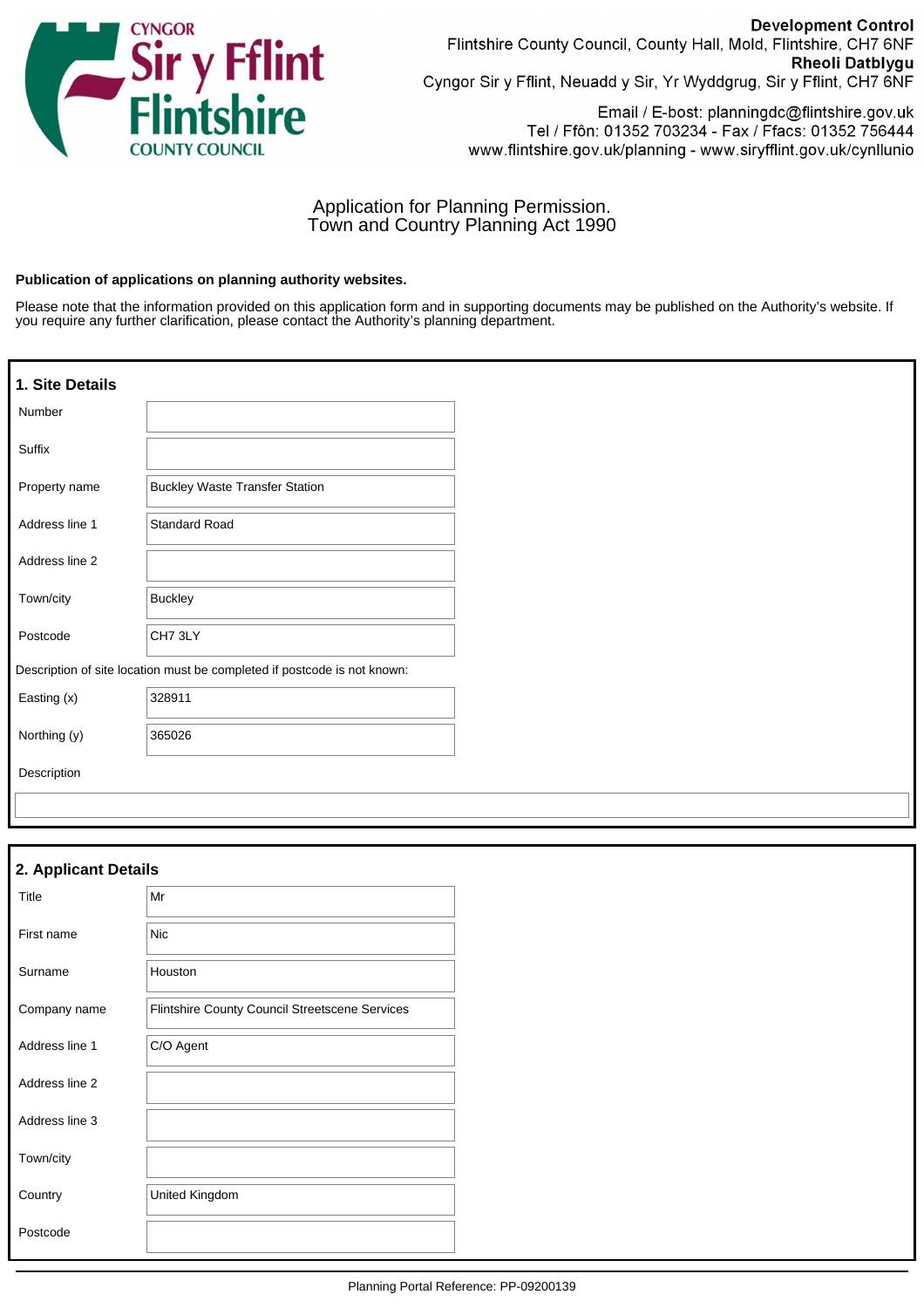# **2. Applicant Details**

| Primary number   |  |
|------------------|--|
| Secondary number |  |
|                  |  |
|                  |  |
| Email address    |  |
|                  |  |
|                  |  |

Are you an agent acting on behalf of the applicant?  $\blacksquare$ 

| 3. Agent Details |                             |
|------------------|-----------------------------|
| Title            | Mr                          |
| First name       | Alistair                    |
| Surname          | Hoyle                       |
| Company name     | Axis PED Ltd                |
| Address line 1   | Unit 11, Well House Barns   |
| Address line 2   | <b>Chester Road</b>         |
| Address line 3   | <b>Bretton</b>              |
| Town/city        | Bretton, Flintshire         |
| Country          | United Kingdom              |
| Postcode         | CH4 0DH                     |
| Primary number   | 01244555001                 |
| Secondary number |                             |
| Email            | alistairhoyle@axisped.co.uk |

| 4. Site Area                    |                                                                                                                               |           |  |
|---------------------------------|-------------------------------------------------------------------------------------------------------------------------------|-----------|--|
| What is the site area? $ 0.95 $ |                                                                                                                               |           |  |
| Scale                           | Hectares                                                                                                                      |           |  |
|                                 | Does your proposal involve the construction of a new building which would result in the loss or gain of public open<br>space? | $OYes$ Mo |  |

### **5. Description of the Proposal**

| Please describe the proposed development including any change of use |  |
|----------------------------------------------------------------------|--|
|----------------------------------------------------------------------|--|

Demolition of existing Waste Transfer Station building and construction of a replacement Waste Transfer Station building (including visitor and welfare facilities), and associated development, vehicle charging station and alterations to Standard Road and Globe Way

Has the work or change of use already started? No was also seen to be a set of the work or change of use already started?

# **6. Existing Use**

Waste Transfer Station

Is the site currently vacant? Yes No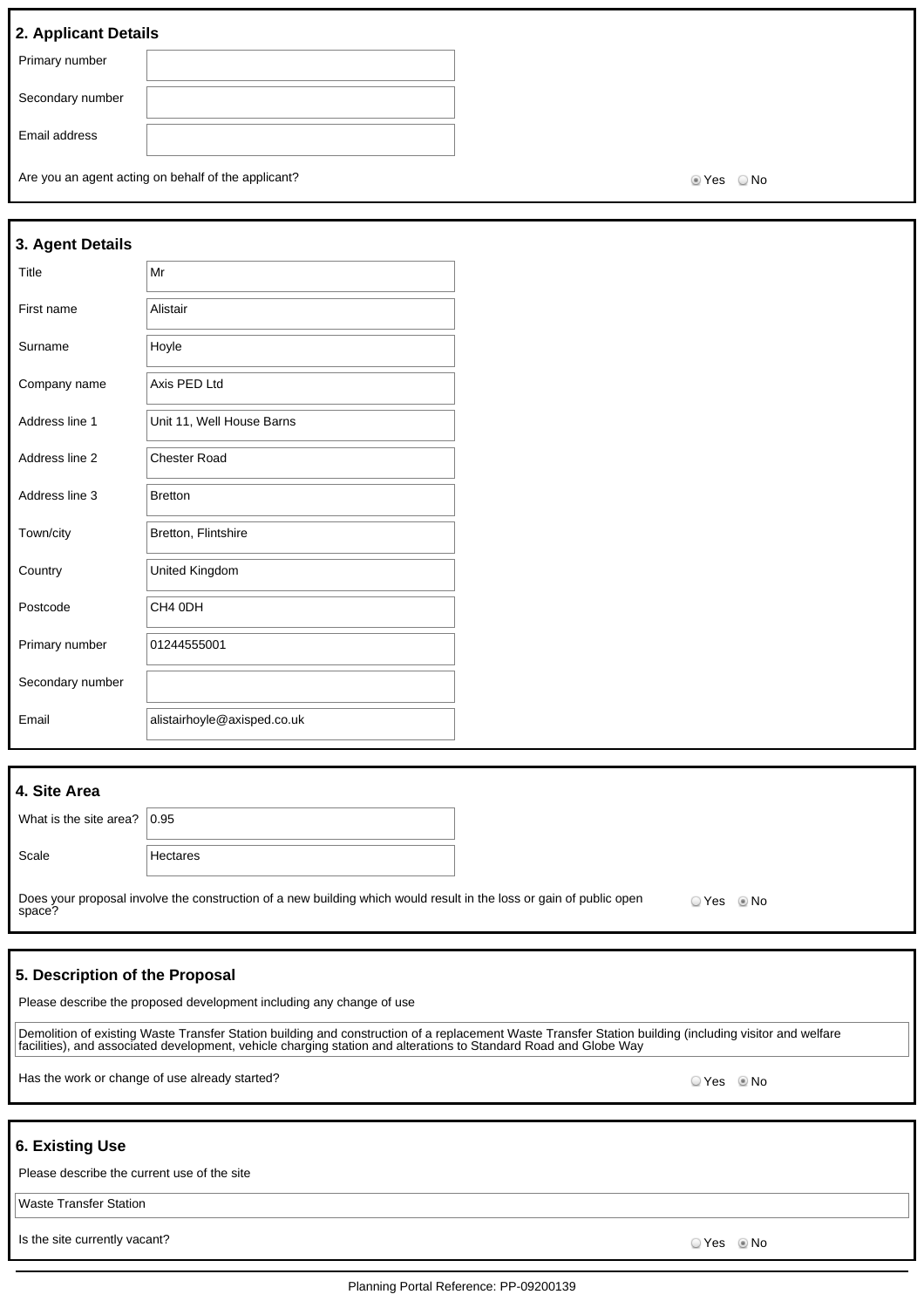| 7. Materials                                                                                                                                                                                                                                                                                                                                                                                                                                                  |                                                                                                    |  |
|---------------------------------------------------------------------------------------------------------------------------------------------------------------------------------------------------------------------------------------------------------------------------------------------------------------------------------------------------------------------------------------------------------------------------------------------------------------|----------------------------------------------------------------------------------------------------|--|
|                                                                                                                                                                                                                                                                                                                                                                                                                                                               |                                                                                                    |  |
| Does the proposed development require any materials to be used in the build?                                                                                                                                                                                                                                                                                                                                                                                  | ■ Yes   No                                                                                         |  |
| Please provide a description of existing and proposed materials and finishes to be used in the build (including type, colour and name for each<br>naterial):                                                                                                                                                                                                                                                                                                  |                                                                                                    |  |
| Walls                                                                                                                                                                                                                                                                                                                                                                                                                                                         |                                                                                                    |  |
| Description of existing materials and finishes (optional):                                                                                                                                                                                                                                                                                                                                                                                                    |                                                                                                    |  |
| Description of proposed materials and finishes:                                                                                                                                                                                                                                                                                                                                                                                                               | QuadCore Architectural Wall Panels                                                                 |  |
|                                                                                                                                                                                                                                                                                                                                                                                                                                                               |                                                                                                    |  |
| Roof                                                                                                                                                                                                                                                                                                                                                                                                                                                          |                                                                                                    |  |
| Description of existing materials and finishes (optional):                                                                                                                                                                                                                                                                                                                                                                                                    |                                                                                                    |  |
| Description of proposed materials and finishes:                                                                                                                                                                                                                                                                                                                                                                                                               | Profiled metal insulated roof panel                                                                |  |
|                                                                                                                                                                                                                                                                                                                                                                                                                                                               |                                                                                                    |  |
| Boundary treatments (e.g. fences, walls)                                                                                                                                                                                                                                                                                                                                                                                                                      |                                                                                                    |  |
| Description of existing materials and finishes (optional):                                                                                                                                                                                                                                                                                                                                                                                                    |                                                                                                    |  |
| Description of proposed materials and finishes:                                                                                                                                                                                                                                                                                                                                                                                                               | 2.4-metre-high metal palisade fence                                                                |  |
|                                                                                                                                                                                                                                                                                                                                                                                                                                                               |                                                                                                    |  |
| Windows                                                                                                                                                                                                                                                                                                                                                                                                                                                       |                                                                                                    |  |
| Description of existing materials and finishes (optional):                                                                                                                                                                                                                                                                                                                                                                                                    |                                                                                                    |  |
| Description of proposed materials and finishes:                                                                                                                                                                                                                                                                                                                                                                                                               | PPC aluminium double glazed window<br>& curtain walling c/w PPC aluminium<br>surrounds- Colour tbc |  |
| Are you supplying additional information on submitted plans, drawings or a design and access statement?<br>tes ONo<br>If Yes, please state references for the plans, drawings and/or design and access statement<br>Drawing 2738-01-01 - Application Boundary<br>Drawing 2738-01-02 Rev A - Proposed Site Layout<br>Drawing 2738-01-03- Proposed Elevations and Floor Plans<br>Drawing 2738-01-04 - Site Cross Sections<br>Drawing 2738-01-05 - WTS Roof Plan |                                                                                                    |  |
|                                                                                                                                                                                                                                                                                                                                                                                                                                                               | Planning Portal Reference: PP-09200139                                                             |  |

| Land which is known or suspected to be contaminated for all or part of the site                                                                   | ⊙ Yes ◎ No                                        |
|---------------------------------------------------------------------------------------------------------------------------------------------------|---------------------------------------------------|
| A proposed use that would be particularly vulnerable to the presence of contamination                                                             | © No<br>⊙ Yes                                     |
| <b>Application advice</b>                                                                                                                         |                                                   |
| If you have said Yes to any of the above, you will need to submit an appropriate contamination assessment.                                        |                                                   |
| Does your proposal involve the construction of a new building?                                                                                    | $\circ$ Yes $\circ$ No                            |
| If Yes, please complete the following information regarding the element of the site area which is in previously developed land or greenfield land |                                                   |
| Type                                                                                                                                              | Area of land (ha) proposed for new<br>development |

Previously developed land 0.95

**7. Materials**

**6. Existing Use**

**Does the proposal involve any of the following?**

| Walls                                                      |                                    |
|------------------------------------------------------------|------------------------------------|
| Description of existing materials and finishes (optional): |                                    |
| Description of proposed materials and finishes:            | QuadCore Architectural Wall Panels |

| Roof                                                       |                                     |
|------------------------------------------------------------|-------------------------------------|
| Description of existing materials and finishes (optional): |                                     |
| Description of proposed materials and finishes:            | Profiled metal insulated roof panel |

| Boundary treatments (e.g. fences, walls)                   |                                     |
|------------------------------------------------------------|-------------------------------------|
| Description of existing materials and finishes (optional): |                                     |
| Description of proposed materials and finishes:            | 2.4-metre-high metal palisade fence |

| Description of proposed materials and finishes:                                                         | PPC aluminium double glazed window<br>& curtain walling c/w PPC aluminium<br>surrounds- Colour tbc |  |  |
|---------------------------------------------------------------------------------------------------------|----------------------------------------------------------------------------------------------------|--|--|
| Are you supplying additional information on submitted plans, drawings or a design and access statement? | $\circ$ Yes $\circ$ No                                                                             |  |  |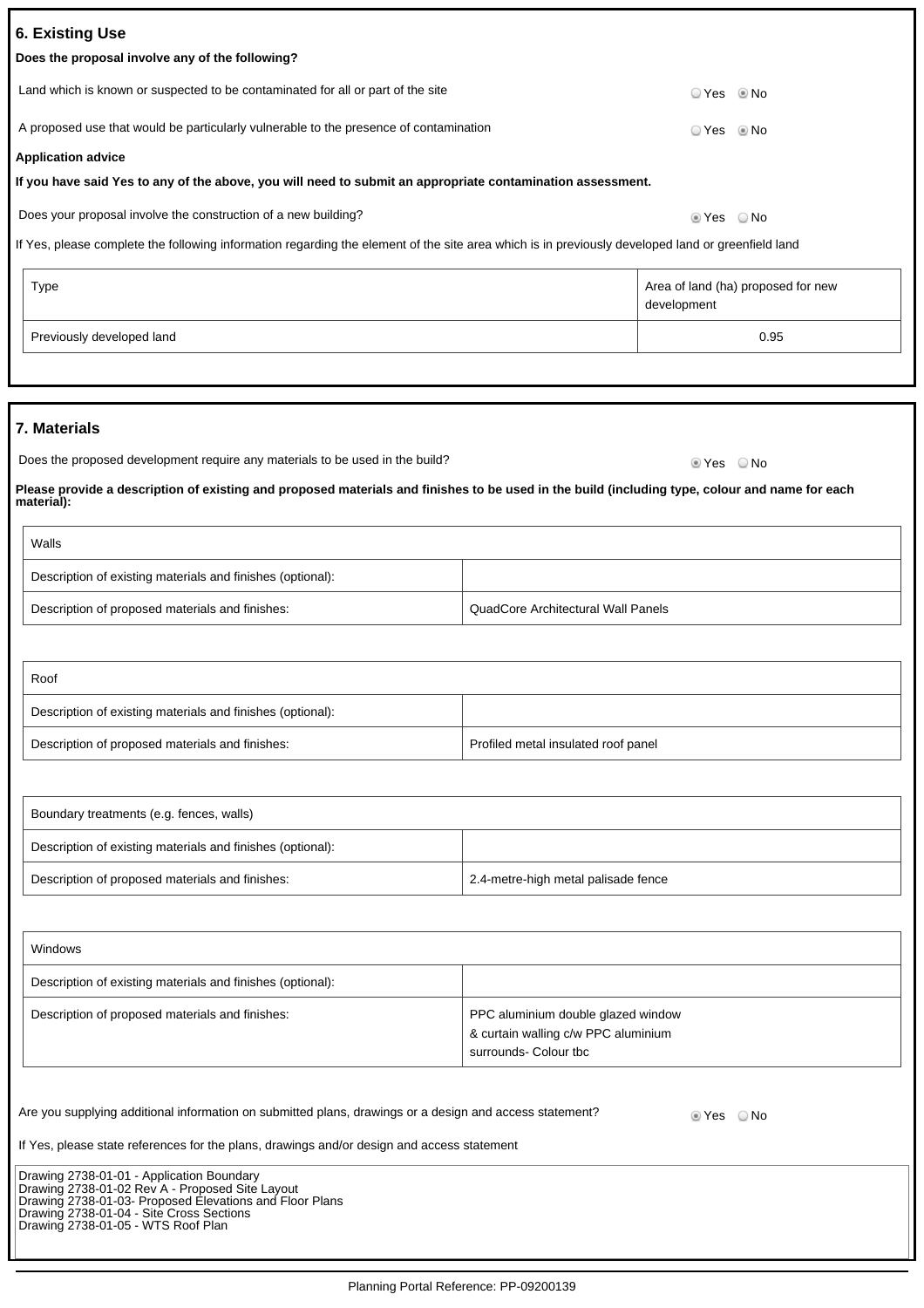| <b>7. Materials</b>                                                                                                                                                                                                                                                                                                                                                                                                                                                   |              |  |  |  |  |
|-----------------------------------------------------------------------------------------------------------------------------------------------------------------------------------------------------------------------------------------------------------------------------------------------------------------------------------------------------------------------------------------------------------------------------------------------------------------------|--------------|--|--|--|--|
|                                                                                                                                                                                                                                                                                                                                                                                                                                                                       |              |  |  |  |  |
|                                                                                                                                                                                                                                                                                                                                                                                                                                                                       |              |  |  |  |  |
| 8. Pedestrian and Vehicle Access, Roads and Rights of Way                                                                                                                                                                                                                                                                                                                                                                                                             |              |  |  |  |  |
| Is a new or altered vehicle or pedestrian access proposed to or from the public highway?                                                                                                                                                                                                                                                                                                                                                                              | tes ONo      |  |  |  |  |
| Are there any new public roads to be provided within the site?                                                                                                                                                                                                                                                                                                                                                                                                        | tes ONo      |  |  |  |  |
| Are there any new public rights of way to be provided within or adjacent to the site?                                                                                                                                                                                                                                                                                                                                                                                 | ⊙ Yes © No   |  |  |  |  |
| Do the proposals require any diversions/extinguishments and/or creation of rights of way?                                                                                                                                                                                                                                                                                                                                                                             | ■ Yes © No   |  |  |  |  |
| Please show details of any existing or proposed rights of way on or adjacent to the site, as well as any alterations to pedestrian and vehicle access, on<br>your plans or drawings.                                                                                                                                                                                                                                                                                  |              |  |  |  |  |
|                                                                                                                                                                                                                                                                                                                                                                                                                                                                       |              |  |  |  |  |
| 9. Vehicle Parking                                                                                                                                                                                                                                                                                                                                                                                                                                                    |              |  |  |  |  |
| Is vehicle parking relevant to this proposal?                                                                                                                                                                                                                                                                                                                                                                                                                         | $Yes$ No     |  |  |  |  |
| Please provide information on the existing and proposed number of on-site parking and cycling spaces on your plans.                                                                                                                                                                                                                                                                                                                                                   |              |  |  |  |  |
|                                                                                                                                                                                                                                                                                                                                                                                                                                                                       |              |  |  |  |  |
| 10. Trees and Hedges                                                                                                                                                                                                                                                                                                                                                                                                                                                  |              |  |  |  |  |
| Are there trees or hedges on the proposed development site?                                                                                                                                                                                                                                                                                                                                                                                                           | © Yes ○ No   |  |  |  |  |
| And/or: Are there trees or hedges on land adjacent to the proposed development site that could influence the<br>development or might be important as part of the local landscape character?                                                                                                                                                                                                                                                                           | ○ Yes ◎ No   |  |  |  |  |
| If Yes to either or both of the above, you will need to provide a full tree survey with accompanying plan before your application can be determined.<br>Your local planning authority should make clear on its website what the survey should contain, in accordance with the current 'BS5837: Trees in<br>relation to design, demolition and construction - Recommendations'                                                                                         |              |  |  |  |  |
|                                                                                                                                                                                                                                                                                                                                                                                                                                                                       |              |  |  |  |  |
| 11. Assessment of Flood Risk                                                                                                                                                                                                                                                                                                                                                                                                                                          |              |  |  |  |  |
| Is the site within an area at risk of flooding?                                                                                                                                                                                                                                                                                                                                                                                                                       | O Yes . I No |  |  |  |  |
| Refer to the Welsh Government's Development Advice Maps website.                                                                                                                                                                                                                                                                                                                                                                                                      |              |  |  |  |  |
| If the proposed development is within an area at risk of flooding you will need to consider whether it is appropriate to submit a flood consequences<br>assessment. Refer to Section 6 and 7 and Appendix 1 of Technical Advice Note 15: Development and Flood Risk.                                                                                                                                                                                                  |              |  |  |  |  |
| Is your proposal within 20 metres of a watercourse (e.g. river, stream or beck)?                                                                                                                                                                                                                                                                                                                                                                                      | ⊙ Yes ⊚ No   |  |  |  |  |
| Will the proposal increase the flood risk elsewhere?                                                                                                                                                                                                                                                                                                                                                                                                                  | ⊙ Yes ◎ No   |  |  |  |  |
| From 7 January 2019, all new developments of more than 1 dwelling house or where the construction area is 100 square metres or more, require<br>Sustainable Drainage Systems (SuDS) for surface water designed and built in accordance with the Welsh Ministers' Statutory SuDS Standards. SuDS<br>Schemes must be approved by your local authority acting in its SuDS Approving Body (SAB) role. Please contact your local authority for details of<br>how to apply. |              |  |  |  |  |
| How will surface water be disposed of?                                                                                                                                                                                                                                                                                                                                                                                                                                |              |  |  |  |  |
| Sustainable drainage system                                                                                                                                                                                                                                                                                                                                                                                                                                           |              |  |  |  |  |
| Existing water course                                                                                                                                                                                                                                                                                                                                                                                                                                                 |              |  |  |  |  |
| ∣Soakaway<br>Main sewer                                                                                                                                                                                                                                                                                                                                                                                                                                               |              |  |  |  |  |
| Pond/lake                                                                                                                                                                                                                                                                                                                                                                                                                                                             |              |  |  |  |  |
|                                                                                                                                                                                                                                                                                                                                                                                                                                                                       |              |  |  |  |  |

1

#### **12. Biodiversity and Geological Conservation**

**To assist in answering the following questions refer to the help text. The help text provides further information on when there is a reasonable likelihood that any important biodiversity or geological conservation features may be present or nearby and whether they are likely to be affected by your proposals.**

Having referred to the help text, is there a reasonable likelihood of the following being affected adversely or conserved and enhanced within the<br>application site, or on land adjacent to or near the application site?

a) Protected and priority species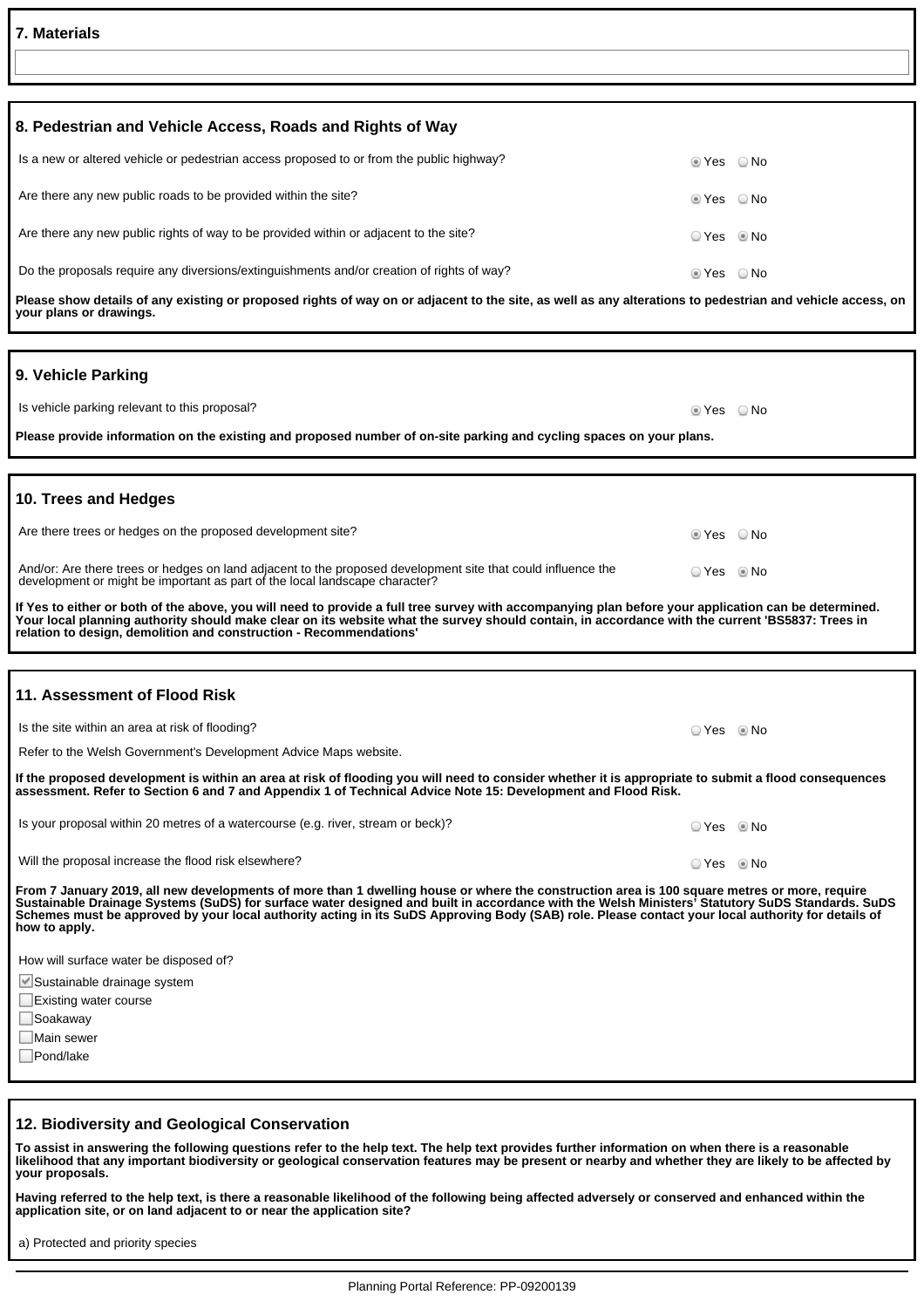# **12. Biodiversity and Geological Conservation**

- Yes, on the development site
- Yes, on land adjacent to or near the proposed development
- ∩No

b) Designated sites, important habitats or other biodiversity features

- Yes, on the development site
- Yes, on land adjacent to or near the proposed development
- ∩No

c) Features of geological conservation importance

- Yes, on the development site
- Yes, on land adjacent to or near the proposed development
- No

#### **Supporting information requirements**

Where a development proposal is likely to affect features of biodiversity or geological conservation interest, you will need to submit, with the application, sufficient information and assessments to allow the local planning authority to determine the proposal.

Failure to submit all information required will result in your application being deemed invalid. It will not be considered valid until all information required by the local planning authority has been submitted.

Your local planning authority will be able to advise on the content of any assessments that may be required.

#### **13. Foul Sewage**

Please state how foul sewage is to be disposed of:

**Mains Sewer** 

 $\Box$ Septic Tank

Package Treatment plant

□Cess Pit

□ Other

Unknown

Are you proposing to connect to the existing drainage system?<br>
Are you proposing to connect to the existing drainage system?

If Yes, please include the details of the existing system on the application drawings. Please state the plan(s)/drawing(s) references.

Preliminary Drainage Layout - C100 P2

#### **14. Waste Storage and Collection**

| Do the plans incorporate areas to store and aid the collection of waste and have arrangements been made for the<br>⊃ No<br>⊛ Yes<br>separate storage and collection of recyclable waste? |
|------------------------------------------------------------------------------------------------------------------------------------------------------------------------------------------|
|------------------------------------------------------------------------------------------------------------------------------------------------------------------------------------------|

If Yes, please provide details:

Proposed waste transfer station

### **15. Trade Effluent**

Does the proposal involve the need to dispose of trade effluents or trade waste?<br>
O Yes No

### **16. Residential/Dwelling Units**

Does your proposal include the gain, loss or change of use of residential units?  $\Box$  Yes No

### **17. All Types of Development: Non-Residential Floorspace**

Does your proposal involve the loss, gain or change of use of non-residential floorspace?  $\blacksquare$  Yes  $\blacksquare$  No

If you have answered Yes to the question above please add details in the following table: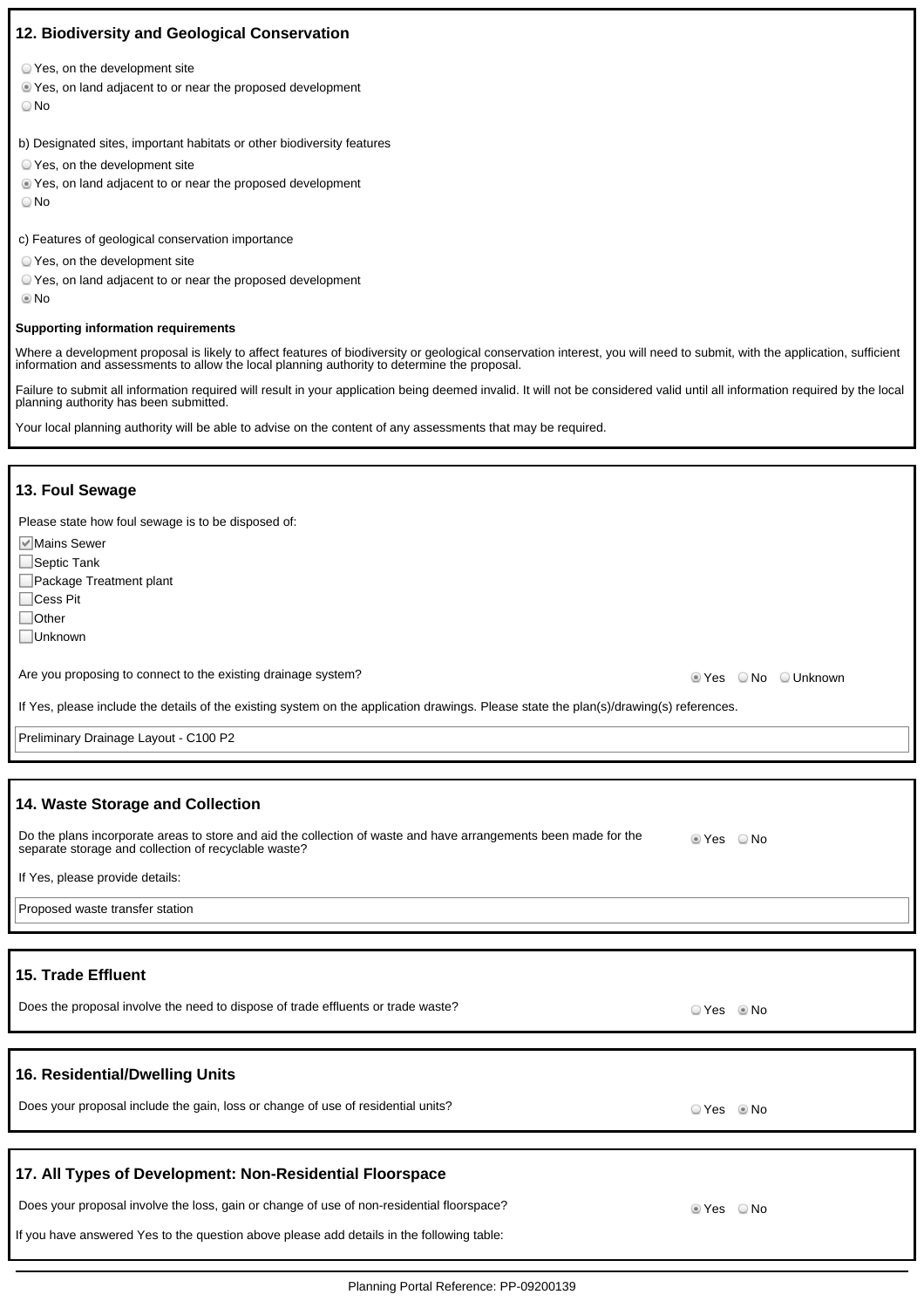# **17. All Types of Development: Non-Residential Floorspace**

| Use Class | Existing gross<br>internal floorspace<br>(square metres) | Gross internal<br>floorspace to be lost<br>by change of use or<br>demolition (square<br>metres) | Total gross new<br>internal floorspace<br>proposed (including<br>changes of use)<br>(square metres) | Net additional gross<br>internal floorspace<br>following<br>development (square<br>metres) |
|-----------|----------------------------------------------------------|-------------------------------------------------------------------------------------------------|-----------------------------------------------------------------------------------------------------|--------------------------------------------------------------------------------------------|
| Other     | 650                                                      | 650                                                                                             | 2208                                                                                                | 1558                                                                                       |
| Total     | 650                                                      | 650                                                                                             | 2208                                                                                                | 1558                                                                                       |

For hotels, residential institutions and hostels, please additionally indicate the loss or gain of rooms

#### **18. Employment**

Will the proposed development require the employment of any staff? Will the proposed of the Ves ONo

#### **Existing Employees**

| Please complete the following information regarding existing employees: |  |  |
|-------------------------------------------------------------------------|--|--|
|                                                                         |  |  |

Full-time

Part-time

Total full-time

equivalent **Proposed Employees**

If known, please complete the following information regarding proposed employees:

| Full-time                     |      |
|-------------------------------|------|
| Part-time                     |      |
| Total full-time<br>equivalent | 8.00 |

# **19. Hours of Opening**

Are Hours of Opening relevant to this proposal? Are not all the state of the Second Music Control of Music Control of Music Control of Music Control of Music Control of Music Control of Music Control of Music Control of Mu

 $6.00$ 

If known, please state the hours of opening (e.g. 15:30) for each non-residential use proposed:

| Use   | Monday to Friday                     | Saturday                             | Sunday and Bank<br>Holidays     | <b>Unknown</b> |
|-------|--------------------------------------|--------------------------------------|---------------------------------|----------------|
| Other | Start Time: 07:00<br>End Time: 20:00 | Start Time: 07:00<br>End Time: 20:00 | <b>Start Time:</b><br>End Time: |                |

| 20. Industrial or Commercial Processes and Machinery                                              |              |  |
|---------------------------------------------------------------------------------------------------|--------------|--|
| Does this proposal involve the carrying out of industrial or commercial activities and processes? | O Yes . I No |  |
| Is the proposal for a waste management development?                                               | tes ONo      |  |
| Please complete the following table                                                               |              |  |
|                                                                                                   |              |  |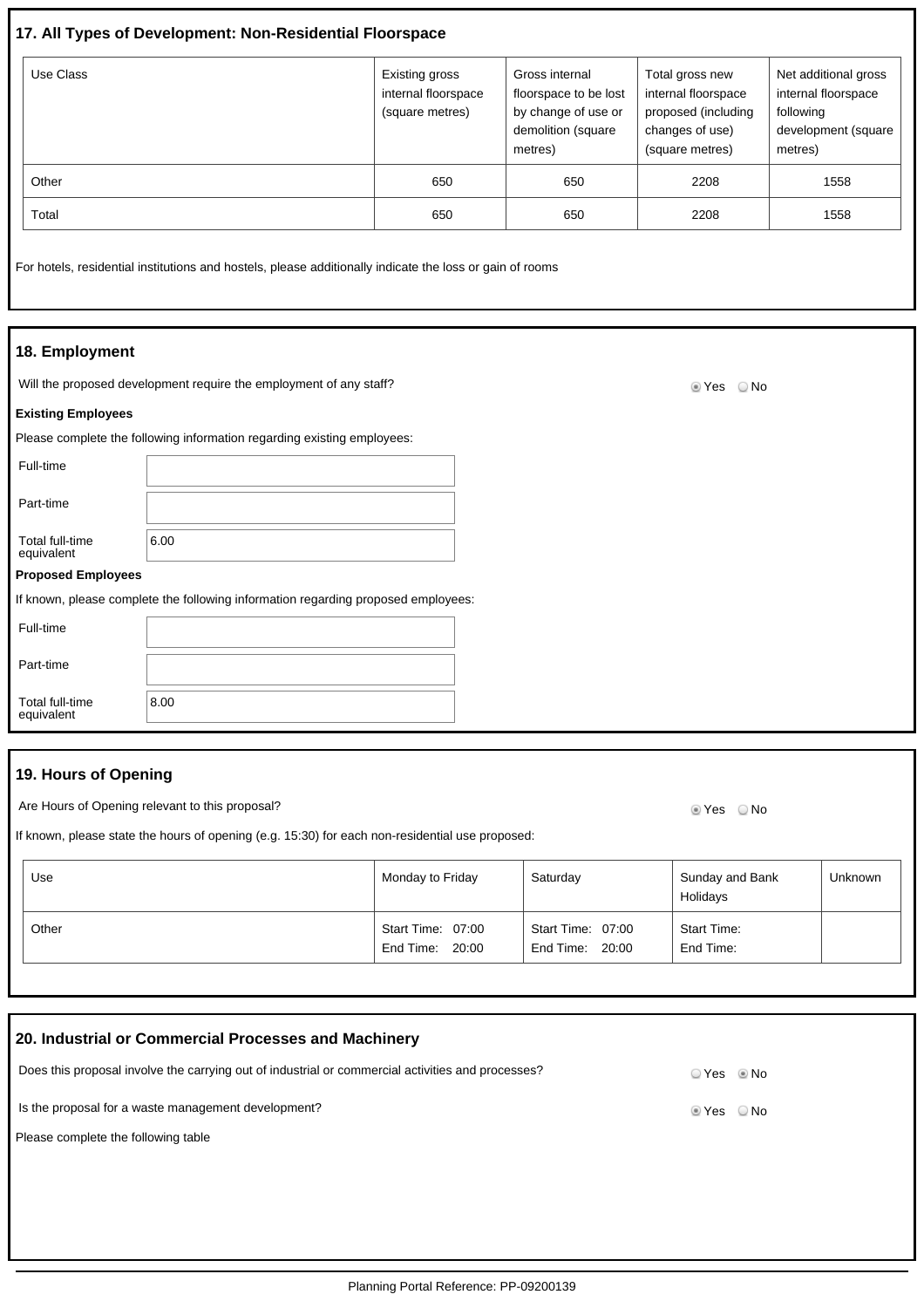|                          | 20. Industrial or Commercial Processes and Machinery                                                                                                                                                    |                                                                                 |
|--------------------------|---------------------------------------------------------------------------------------------------------------------------------------------------------------------------------------------------------|---------------------------------------------------------------------------------|
|                          | The total capacity of the void in cubic metres, including<br>engineering surcharge and making no allowance for cover or<br>restoration material (or tonnes if solid waste or litres if liquid<br>waste) | Maximum annual operational through put in tonnes (or litres if<br>liquid waste) |
| <b>Transfer stations</b> |                                                                                                                                                                                                         | 21000 Tonnes                                                                    |

Please give maximum annual operational through-put of the following waste streams:

|           | Maximum annual operational through-put |        |  |
|-----------|----------------------------------------|--------|--|
| Municipal | 21000                                  | Tonnes |  |

**If this is a landfill application you will need to provide further information before your application can be determined. Your waste planning authority should make it clear what information it requires on its website**

| 21. Renewable and Low Carbon Energy                                                                               |            |      |
|-------------------------------------------------------------------------------------------------------------------|------------|------|
| Does your proposal involve the installation of a standalone renewable or low-carbon energy development?           | ⊙ Yes ⊚ No |      |
|                                                                                                                   |            |      |
| 22. Hazardous Substances                                                                                          |            |      |
| Does the proposal involve the use or storage of any hazardous substances?                                         | ⊙ Yes © No |      |
|                                                                                                                   |            |      |
| 23. Neighbour and Community Consultation                                                                          |            |      |
| Have you consulted your neighbours or the local community about the proposal?                                     | ◉ Yes      | ○ No |
| If Yes, please provide details:                                                                                   |            |      |
| Pre-application consultation undertaken in line with Article 2 of the Development Management Procedure Order 2012 |            |      |

| 24. Site Visit |  |
|----------------|--|
|                |  |

I

Can the site be seen from a public road, public footpath, bridleway or other public land? Section 2002 Thes No

If the planning authority needs to make an appointment to carry out a site visit, whom should they contact? (Please select only one)

The agent

The applicant

Other person

# **25. Pre-application Advice**

Has pre-application advice been sought from the local planning authority about this application? <br>
O Yes No

| 26. Authority Employee/Member                                                                                                                                                                            |            |
|----------------------------------------------------------------------------------------------------------------------------------------------------------------------------------------------------------|------------|
| With respect to the Authority, is the applicant or agent one of the following:<br>(a) a member of staff<br>(b) an elected member<br>(c) related to a member of staff<br>(d) related to an elected member |            |
| Do any of these statements apply to you?                                                                                                                                                                 | © Yes ◯ No |
| If Yes, please provide details of the name, relationship and role:                                                                                                                                       |            |
| The application is submitted on behalf of Flintshire County Council                                                                                                                                      |            |